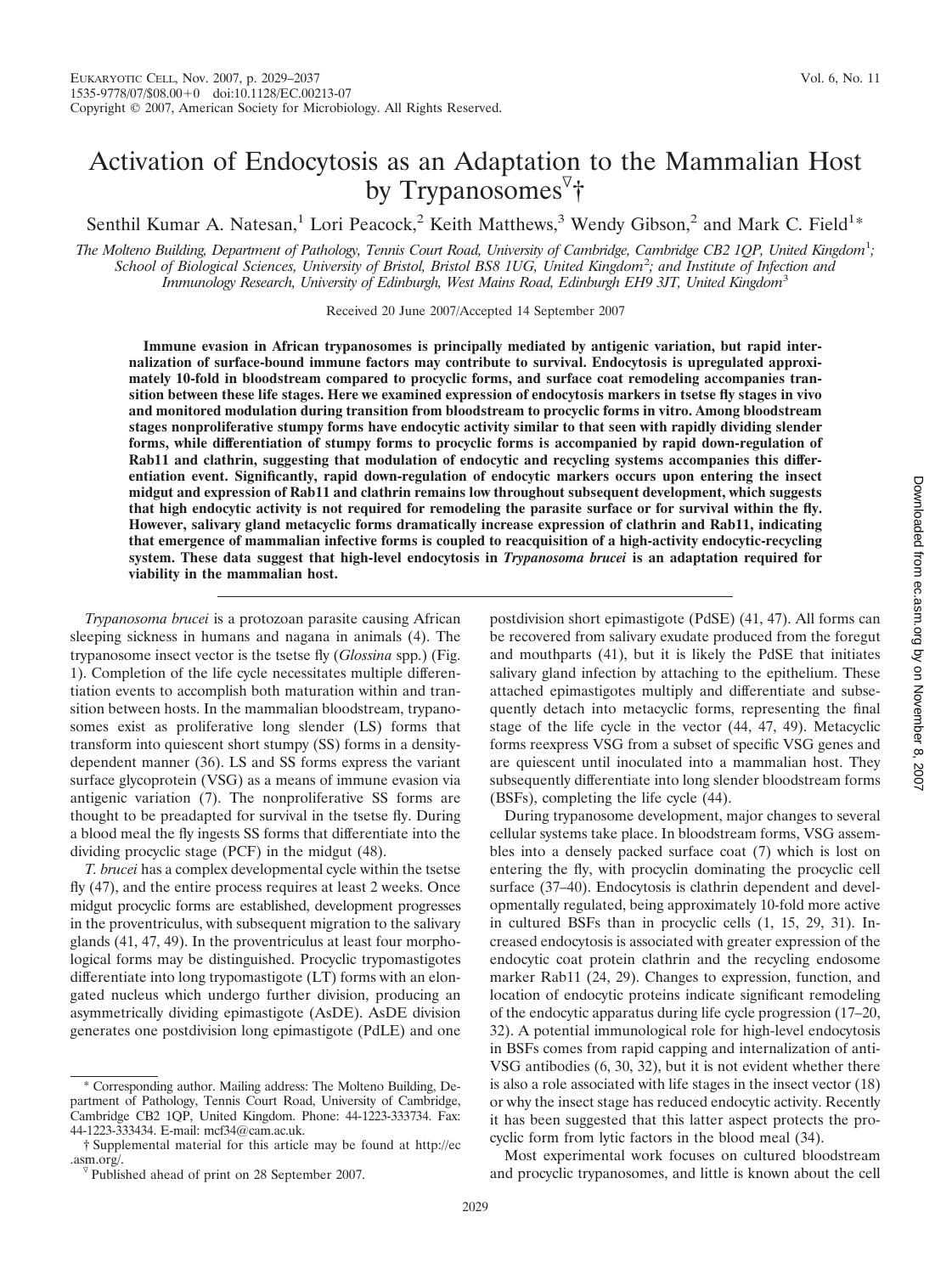



FIG. 1. Life cycle of *Trypanosoma brucei*. Designations of life stages that can be cultured in vitro are boxed, and those of stages expressing the variant surface glycoprotein are in bold. Following asymmetric division, the short epimastigote is believed to give rise to salivary gland infection; the subsequent fate of the postdivisional long epimastigote is not known at this time, as indicated by the question mark.

biology of the many uncultured stages from the insect vector. Bloodstream trypanosomes are capable of differentiating into procyclic forms in vitro (8) but cannot differentiate further into later stages of the life cycle. Here we addressed the role of endocytosis in the life cycle of *T. brucei* by measuring expression levels of Rab11 and clathrin in insect stages and monitoring changes that occur during differentiation.

#### **MATERIALS AND METHODS**

**Trypanosomes.** Several strains of trypanosomes were used for production of stumpy forms, fly infection, and in vitro culture. Bloodstream and procyclic form *Trypanosoma brucei brucei* strain Lister 427 was grown at 37°C in HMI-9 and SDM-79, respectively (10, 23). To generate short stumpy forms *T. brucei rhodesiense* EATRO 2340 (GUP 2962) was grown in mice pretreated with cyclophosphamide. Monomorphic slender forms were harvested 3 days postinfection and short stumpy forms after 7 days of infection when  $>80\%$  of the population was stumpy. Bloodstream form *T. brucei brucei* J10 (MCRO/ZM/74/J10 [clone 1]) was used to infect tsetse flies. Cryopreserved aliquots were thawed and added to horse blood at  $\sim$  4  $\times$  10<sup>6</sup> trypanosomes per ml. For hourly dissections, blood obtained directly from an infected mouse was added to horse serum and fed to flies.

**Tsetse flies.** Experimental tsetse flies were from the Bristol laboratory colony of *Glossina morsitans morsitans*, maintained at 25°C and 70% relative humidity and fed on sterile defibrinated horse blood via a silicone membrane. The trypanosome-infected blood meal was supplemented at 60 mM *N*-acetylglucosamine to increase infection (35). Male flies were used 24 to 48 h posteclosion and caged in groups of approximately 25.

**Dissection.** Chilled flies were dissected and the required portions of the alimentary tract placed in drops of phosphate-buffered saline (PBS) on a microscope slide and inspected by microscopy. Infected tissues were transferred immediately to tubes containing 4% paraformaldehyde (PFA) in ice-cold Voorheis's modified phosphate-buffered saline (vPBS) and stored at 4°C.

**Immunofluorescence.** Trypanosomes were harvested by centrifugation, washed with PBS, and fixed with 4% PFA in ice-cold vPBS. Immunofluorescence was performed as described previously (14) with a few modifications. By use of an Immedge pen (Vector Laboratories, Burlingame, CA), three compartments were drawn on a poly-lysine slide (Polysine; VWR International, Leuven, Belgium). A 200- $\mu$ l volume of 4% PFA-fixed procyclic cells was placed in the first compartment and a 200-µl volume of fixed bloodstream forms in the third compartment as standards. In the central compartment was placed  $200 \mu l$  of fixed samples from fly or mouse infections. The slides were incubated in a moist chamber, and the cells were allowed to settle on the slide. Staining was performed as described previously (14), with primary antibody concentrations of anti-CLHat 1:200, anti-Rab11 at 1:200, anti-BiP at 1:1,000, and anti-p67 at 1:500 and concentrations of secondary antibodies anti-rabbit Cy3 (Sigma) at 1:200 and anti-mouse Oregon green (Molecular Probes) at 1:500.

**ConA and transferrin uptake.** Mid-log-phase BSF from culture or a mixture of LS and SS cells from mouse blood were harvested and washed in serum-free

HMI-9 containing 1% bovine serum albumin. Cells were resuspended at a concentration of  $\sim$ 1  $\times$  10<sup>7</sup> cells/ml and incubated for 30 min at 37°C. A total of 50  $\mu$ g/ml of fluorescein-labeled concanavalin A (ConA) (Vectalabs) or 125  $\mu$ g/ml of Alexa-conjugated transferrin (Molecular Probes) was added. Aliquots were removed and placed immediately on ice. Cells were washed with vPBS, fixed with 4% PFA, and mounted (14).

**Fluorescence quantitation.** Slides were examined with a Nikon Eclipse E600 epifluorescence microscope fitted with optically matched filter blocks and a Photometrix CoolSnap FX charge-coupled-device camera. Data were acquired under nonsaturating conditions (<70% full intensity), and identical exposures (120 ms for clathrin, Rab11, p67, BiP, and ConA and 250 ms for TF) were used for all markers throughout. Fluorescence within a region of interest was quantified using Metamorph V3 (Universal Imaging Corp.). For presentation only, acquired gray scale images were falsely colored, enhanced, and assembled in Adobe Photoshop CS (Adobe Systems Inc.).

**Statistics.** To test correlation between values representing fluorescence results from different cohorts, the Mann-Whitney U test was used.

**Protein electrophoresis and Western blotting.** Lysates from  $1 \times 10^6$  to  $1 \times 10^7$ cells were separated on 12% sodium dodecyl sulfate-polyacrylamide gel electrophoresis (SDS-PAGE) gels and wet blotted onto polyvinylidene difluoride membrane (Immobilon; Millipore, Bedford, MA), blocked with 5% milk in Trisbuffered saline–0.5% Tween 20 for 2 h at room temperature and probed with antibody to CLH at 1:1,000, Rab11 at 1:2,000, Rab5A at 1:1,000, BiP at 1:10,000, and CAP5.5 at 1:10 in 1% milk followed by horseradish peroxidase-conjugated goat anti-rabbit immunoglobulin G (IgG) (Sigma) or rabbit anti-mouse IgG (Sigma) at a 1:10,000 dilution in 1% milk–Tris-buffered saline–0.5% Tween 20. Detection was by chemiluminescence and exposure to X-ray film (Kodak BioMax MR), and quantification was performed using ImageJ software (http://rsb.info .nih.gov/ij/).

**In vitro differentiation.** Short stumpy forms were harvested from infected mice by cardiac puncture and purified over a DE52 column by use of PSG buffer (0.488 g/liter NaH<sub>2</sub>PO<sub>4</sub>, 2.55 g/liter NaCl, 8.08 g/liter Na<sub>2</sub>HPO<sub>4</sub>, 15 g/liter Dglucose [pH 7.8]) (27). Purified cells were diluted at  $\sim$  2  $\times$  10<sup>6</sup> cells/ml into SDM-79–6 mM *cis*-aconitate and incubated at 27°C. Samples were taken at various times and lysed in SDS-PAGE sample buffer (26).

**Metabolic labeling.** Cells were washed twice in PBS, resuspended at  $4 \times 10^7$ cells/ml in Met/Cys-free RPMI 1640 medium–10% dialyzed fetal bovine serum, and incubated at 37°C (BSF) or 27°C (PCF) for 1 h. Cells were pulse labeled with <sup>35</sup>S-labeled Pro-mix (Amersham Biosciences) at 200  $\mu$ Ci/ml for 1 h and chased by addition of 3 ml complete media. A total of  $10<sup>7</sup>$  cells were removed at each time point, pelleted, snap frozen on dry ice, and stored at  $-80^{\circ}$ C.

**Immunoprecipitation.** Cell pellets were lysed with a mixture of  $100 \mu$ l 25 mM Tris-Cl (pH 7.5), 150 mM NaCl, 1% NP-40, 0.5% sodium deoxycholate, 0.1% SDS, and complete protease inhibitors (Roche). Nuclei were removed by centrifugation for 30 s in a microcentrifuge, and the supernatant was transferred to a clean microfuge tube, 13  $\mu$ l 10% SDS was added, and the lysate was heated at 95°C for 5 min. Samples were centrifuged, and the supernatant was diluted with 4 volumes of a mixture of 190 mM NaCl, 50 mM Tris (pH 7.5), 6 mM EDTA, 1.25% Triton X-100, and protease inhibitors and precleared with 30  $\mu$ l of Pansorbin at  $4^{\circ}$ C for 1 h followed by pelleting. To the supernatant, 2.5  $\mu$ l of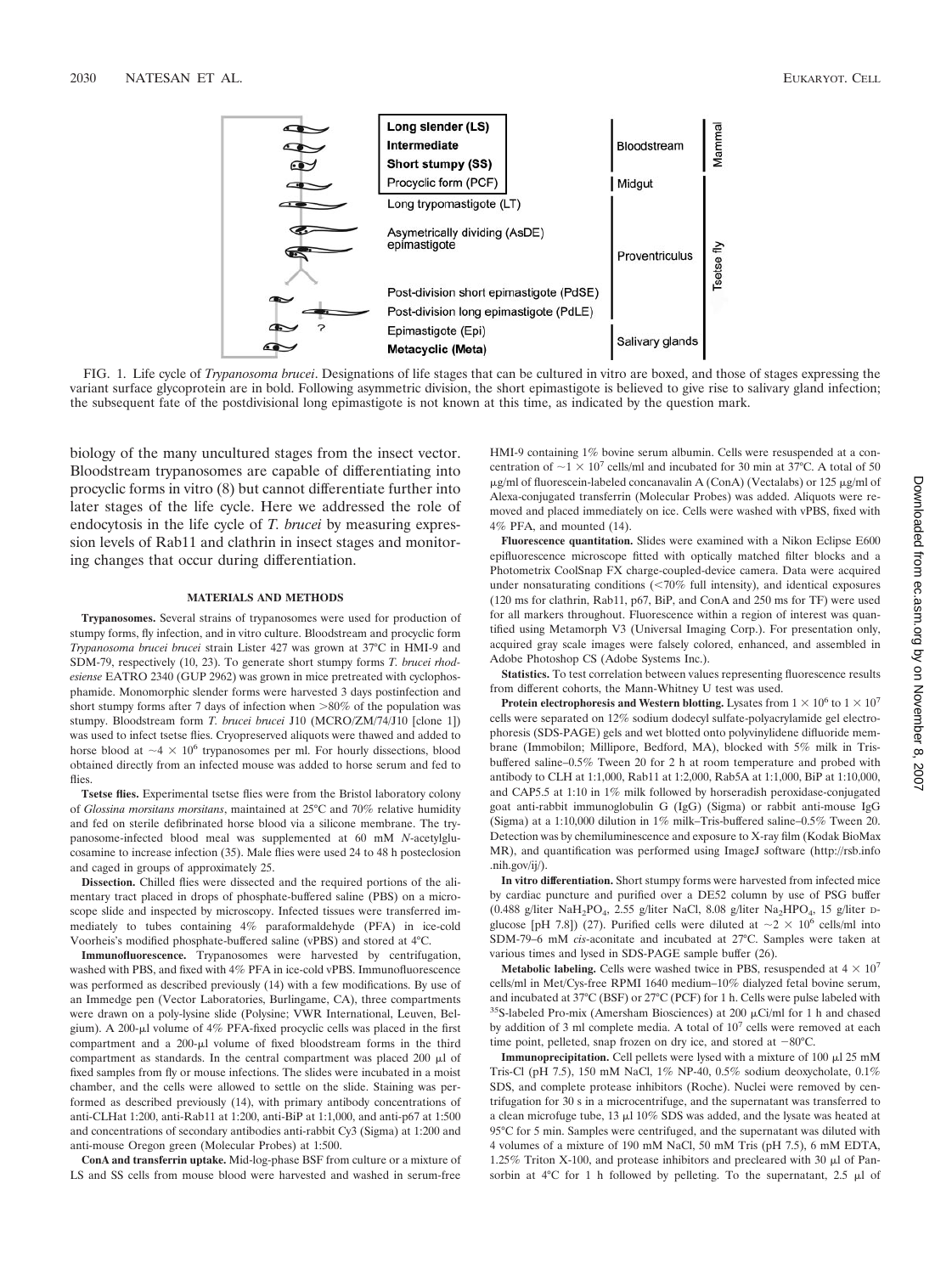anti-clathrin serum was added at  $4^{\circ}$ C overnight and  $20 \mu$ l of protein A-Sepharose beads was added for 1 h at room temperature. Beads were washed twice with a mixture of 150 mM NaCl, 50 mM Tris (pH 7.5), 5 mM EDTA, 0.1% Triton X-100, and 0.02% SDS followed by two washes with a mixture of 1 M NaCl, 50 mM Tris (pH 7.5), and 0.02% Triton X-100 and finally resuspended in SDS sample buffer. Samples were separated by SDS-PAGE and exposed to a phosphorimager plate for 2 days. Radioactivity was quantified by densitometry.

**Cycloheximide treatment.** BSF cells at  $1 \times 10^6$  cells/ml were incubated with 100 µg/ml of cycloheximide in complete HMI-9. Samples were collected for up to 8 h and analyzed by Western blotting.

# **RESULTS**

**Long slender and short stumpy forms have similar endocytic activities.** We examined expression of marker proteins at the single-cell and multiple-cell population levels. We used clathrin, Rab5A, Rab11, and p67, well-characterized marker proteins for endosomal vesicle coats, early and recycling endosomes, and the lysosome (13, 25, 29). We included trypanosome BiP to represent an unrelated marker for the endoplasmic reticulum (3). Previous work demonstrated a correlation between endocytic activity and clathrin expression (29) and also between endocytosis and recycling activity for Rab5A and Rab11 expression, respectively (32).

Expression of clathrin, Rab5A, Rab11, and BiP in cultured BSF and PCFs and mouse-derived LS and SS cells was determined by Western blotting. No significant differences in expression levels of clathrin, Rab5A, or Rab11 were observed for any of the bloodstream forms (Fig. 2A). However, a 10-fold decrease in clathrin levels and a 5-fold decrease in Rab11 levels in cultured PCF cells compared to cultured bloodstream form were observed (Fig. 2A) that reflected reduced endocyticrecycling activity in the PCF (1, 24). We found decreased expression of BiP in PCF compared with BSF, with the PCFs expressing approximately 60% of the BSF level (see Fig. S1 in the supplemental material) rather than the threefold difference noted previously (3); this difference is likely ascribable to strain and culturing effects.

To directly quantitate endocytic activity, uptake of ConA and transferrin was assayed in cultured BSF, LS, and SS parasites. At 0 min, ConA and transferrin were seen in the flagellar pocket only (Fig. 3A), but after 10 min similar internal levels of ConA and transferrin were found in all cell types, and these levels remained unchanged for up to 30 min (Fig. 3B). These data suggest no significant difference in levels of receptor-mediated endocytosis between BSF, LS, and SS (Fig. 3B) and together with the Western blot data suggest similar endocytic activities for cultured BSF and in vivo LS and SS forms. Further, no significant alteration to endocytic activity accompanies differentiation of LS to SS forms.

**Validation of immunofluorescence for quantification.** We compared Western blot quantitation with analysis of the same cell batches by immunofluorescence. We found equal levels of clathrin and Rab11 in in vitro- and in vivo-cultured bloodstream forms and 10- and 5-fold decreases in the levels of clathrin and Rab11, respectively, in PCFs (Fig. 2B and 4B). No significant change in p67 levels was observed by immunofluorescence between life stages, and only a small decrease in BiP expression in the PCF was observed (Fig. 2B and 4B; also see Fig. S2 in the supplemental material). Thus, results showing a high degree of coincidence between endocytic activity and



FIG. 2. Expression of clathrin and Rab11 is high in all mammalian stages. (A) Western blots of *T. brucei* analyzed using antibodies to clathrin, Rab5A, Rab11, and BiP. Note that expression of Rab5A is essentially constant for all life stages but that clathrin and Rab11 expression levels decrease specifically in the PCF. (B) Location of clathrin, Rab11, p67, and BiP in cultured stages of *T. brucei*. Immunofluorescence images of parasites stained with antibody to clathrin, Rab11, BiP (red), and p67 (green) are shown. Cells were counterstained with DAPI (4,6-diamidino-2-phenylindole) (blue) for DNA. Phase-contrast images are shown below the respective fluorescence images. The relative positions of the antigens remain similar in all life stages. Scale bar,  $2 \mu m$ .

quantitation of clathrin and Rab11 by both Western blotting and immunofluorescence were obtained.

**Down-regulation of endocytic activity during differentiation to procyclic forms.** Expression of clathrin, Rab11, and p67 was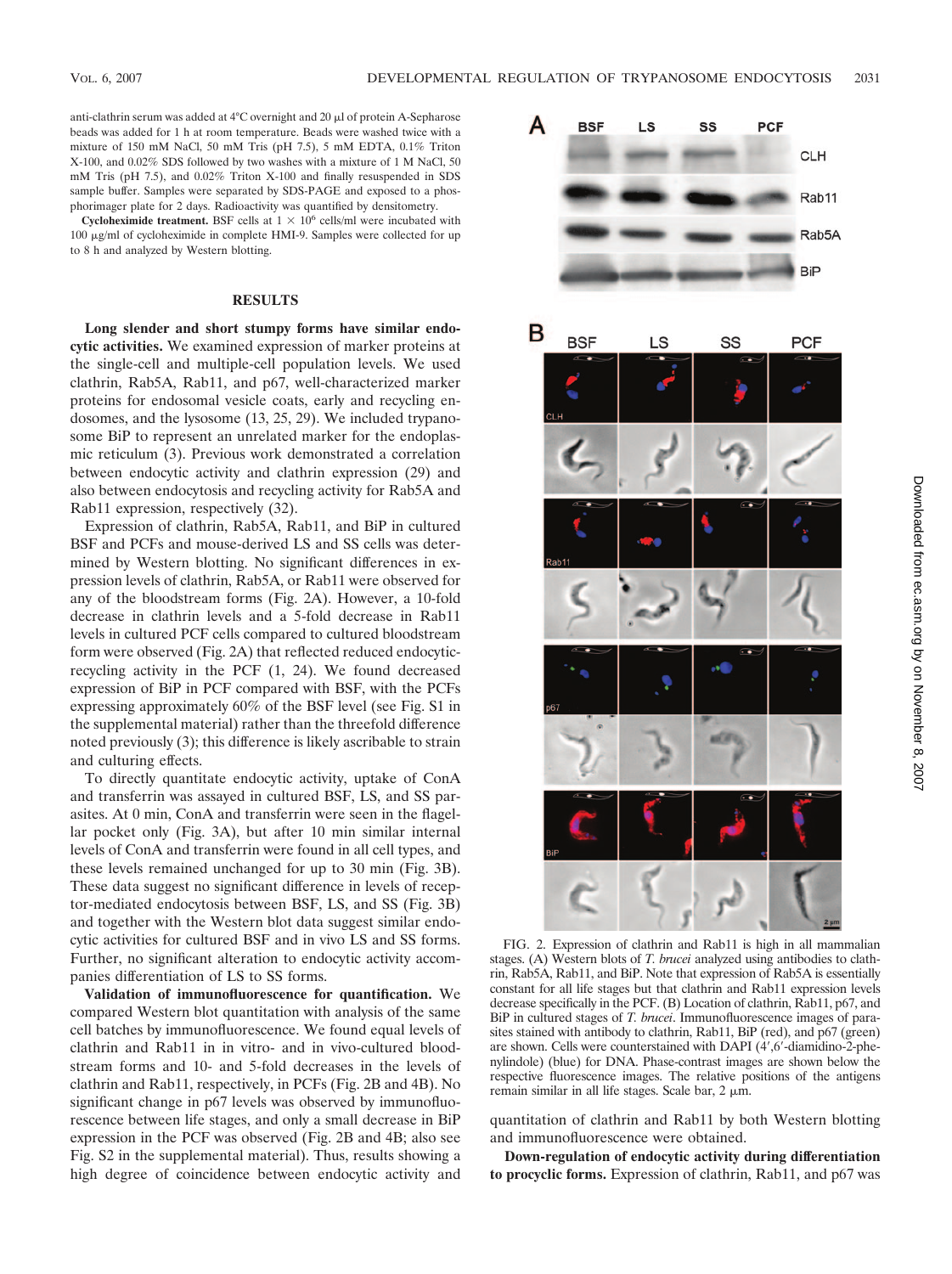

FIG. 3. In vitro-cultured BSF and long slender and stumpy cells have similar rates of endocytosis. (A) Accumulation of ConA and transferrin. Trypanosomes were incubated with fluorescein-conjugated ConA or Alexa Fluor-conjugated transferrin. At 0 min neither ConA nor transferrin is internalized, but by 10 min an internal pool of ConA and transferrin is present. Raw data for ConA are shown. (B) Quantification of internalized ConA and transferrin. Approximately 40 individual BSF or SS cells and approximately 25 LS cells were analyzed at each time point. Mean values for total fluorescence intensity are plotted against time; error bars represent standard deviations. Abbreviations are as introduced in the text.

determined using trypanosomes isolated from tsetse flies 24 h after infection (Fig. 4A). *T. brucei* J10 BSFs express levels of clathrin and Rab11 similar to those seen with cultured BSFs (data not shown), but after differentiation in the insect midgut, expression of clathrin and Rab11 was reduced 10- and 5-fold, respectively, levels similar to those seen with cultured PCFs (Fig. 4A and 4B) and indicating that endocytic remodeling is a rapid event occurring within 24 h.

We exploited an in vitro model to follow the kinetics of differentiation more closely (28, 50) using the well-characterized pleomorphic cell line EATRO 2340. Trypanosomes enriched in stumpy forms  $(>\!\!80\%)$  were harvested from infected mice and placed under in vitro differentiation conditions. Differentiating trypanosomes were analyzed for VSG, CAP 5.5, a stage-regulated cytoskeleton-associated protein induced during differentiation (21, 22, 28), the endocytic markers clathrin and Rab11, and also cell number (Fig. 5). Coomassie staining of total protein lysates revealed loss of VSG after 4 h (Fig. 5A), while parasite numbers remained constant for  $\sim$ 14 h until reentry into the cell cycle (Fig. 5B). CAP5.5 appeared by 8 h of differentiation (Fig. 5C). These data are consistent with prior analyses of this transition (28). Clathrin levels remained unchanged at 14 h but decreased by 24 h, which is consistent with the rapid attainment of PCF expression levels in midgut trypanosomes (Fig. 5A and C). Rab11 expression decreased more rapidly (Fig. 5A and C). Differential loss of Rab11 and clathrin could have resulted from delayed deactivation of clathrin expression or via the intrinsic half-lives of the proteins. The half-life of clathrin was estimated by pulse-chase metabolic labeling and immunoprecipitation, and in both BSF and PCF  $\sim$  50% of the clathrin was still present at 24 h, indicating a stable protein (Fig. 6A). By contrast, Rab11 levels diminished to less that 30% after only 6 h (Fig. 6B). Therefore, differential loss of clathrin and Rab11 during differentiation can be accounted for by the protein half-life.

**Endocytosis is upregulated specifically in metacyclics.** Multiple life stages of trypanosomes in the insect vector were harvested by dissecting the midgut, proventriculus, and salivary glands of tsetse flies 30 days following infection. Expression of Rab11 and clathrin in 30-day midgut PCFs was similar to that seen with cultured or 24-h midgut PCFs (Fig. 7A). From the proventriculus, LT, AsDE, PdSE, and PdLE stages were obtained. Clathrin and Rab11 expression remained at PCF levels, suggesting no reactivation of endo-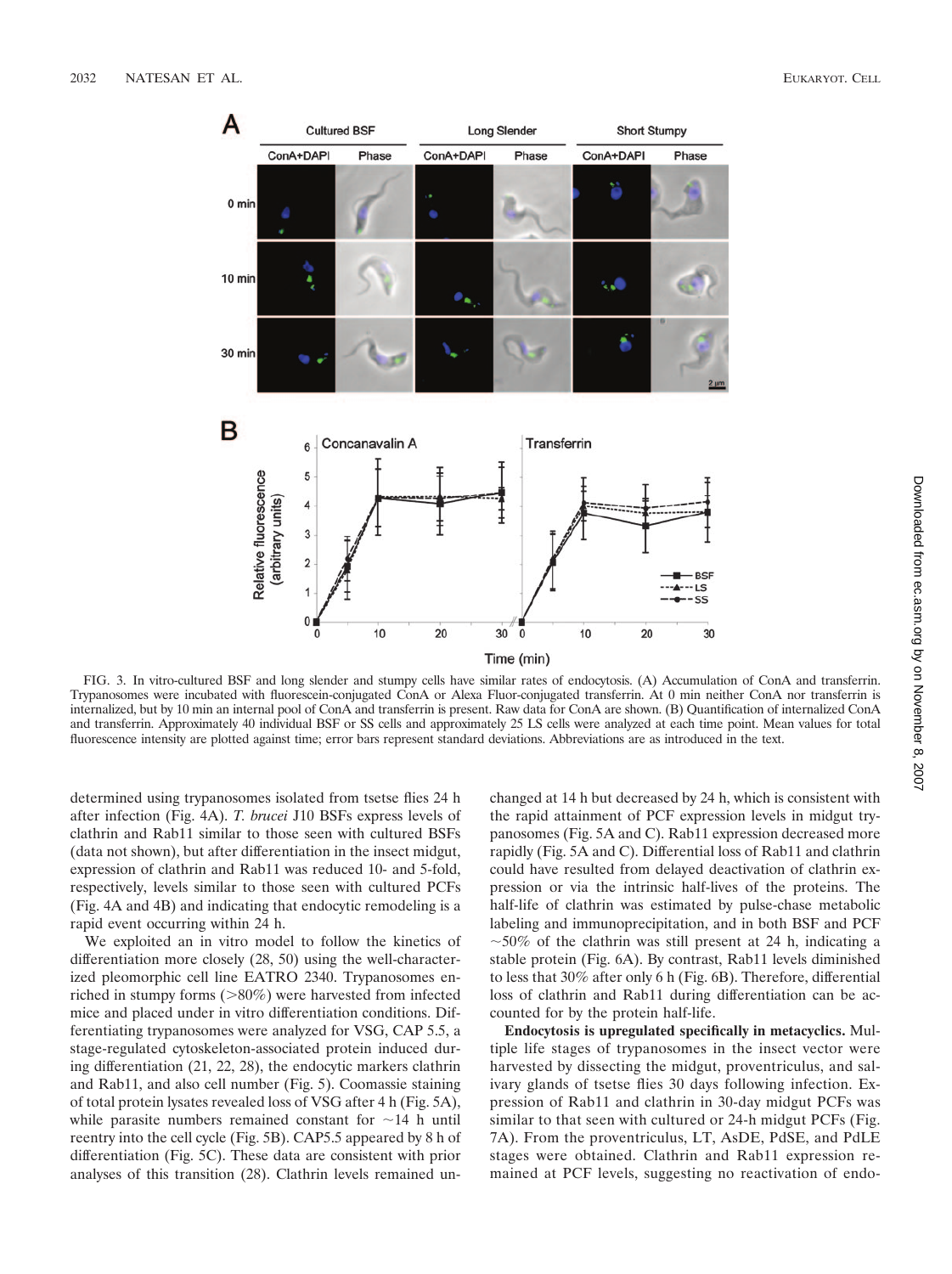

FIG. 4. Clathrin and Rab11 levels are similar in the cultured and midgut (MG) procyclic forms of *T. brucei*. (A) Clathrin, Rab11, p67, and BiP in midgut procyclic forms of *T. brucei* after 24 h of tsetse fly infection. Immunofluorescence of midgut PCFs, showing parasites stained with antibody to clathrin, Rab11, BiP (red), and p67 (green), is presented. Cells were counterstained with DAPI (blue) for DNA. Phase-contrast images are shown below the respective fluorescence images. Scale bar, 2  $\mu$ m. Note that locations of antigens are highly similar to those of cultured PCFs (Fig. 2B). (B) Quantitation of fluorescence for clathrin, Rab11, p67, and BiP in midgut PCFs 24 h after a blood meal. The levels of clathrin and Rab11 in midgut cells are similar to cultured PCF levels. Numbers in parentheses indicate the numbers of cells analyzed for each life cycle stage. Values show the mean and standard deviations. \*\*, statistically significant difference compared to bloodstream levels at  $P < 0.001$ .

cytosis in trypanosomes during proventricular development (Fig. 7A). Trypanosomes were obtained as epimastigote and metacyclic forms from the salivary glands. Expression of clathrin and Rab11 was increased threefold in epimastigotes compared to midgut stages (Fig. 7A) and was increased fivefold in metacyclics, bringing expression of both antigens close to BSF levels (Fig. 7C). Levels of the lysosomal marker p67 showed no significant change between life cycle stages in

the midgut, proventriculus, or salivary glands (Fig. 7B and 7C), but there was a reduction in total levels of BiP in several life stages within the tsetse fly (Fig. 7C). As parasites move from midgut to proventriculus, they become elongated, with reduced cell volume. Decreased volume can account for much of the variation in total BiP levels. We also observed that the positions of clathrin and Rab11 remained anterior to the kinetoplast as the nucleus relocated from the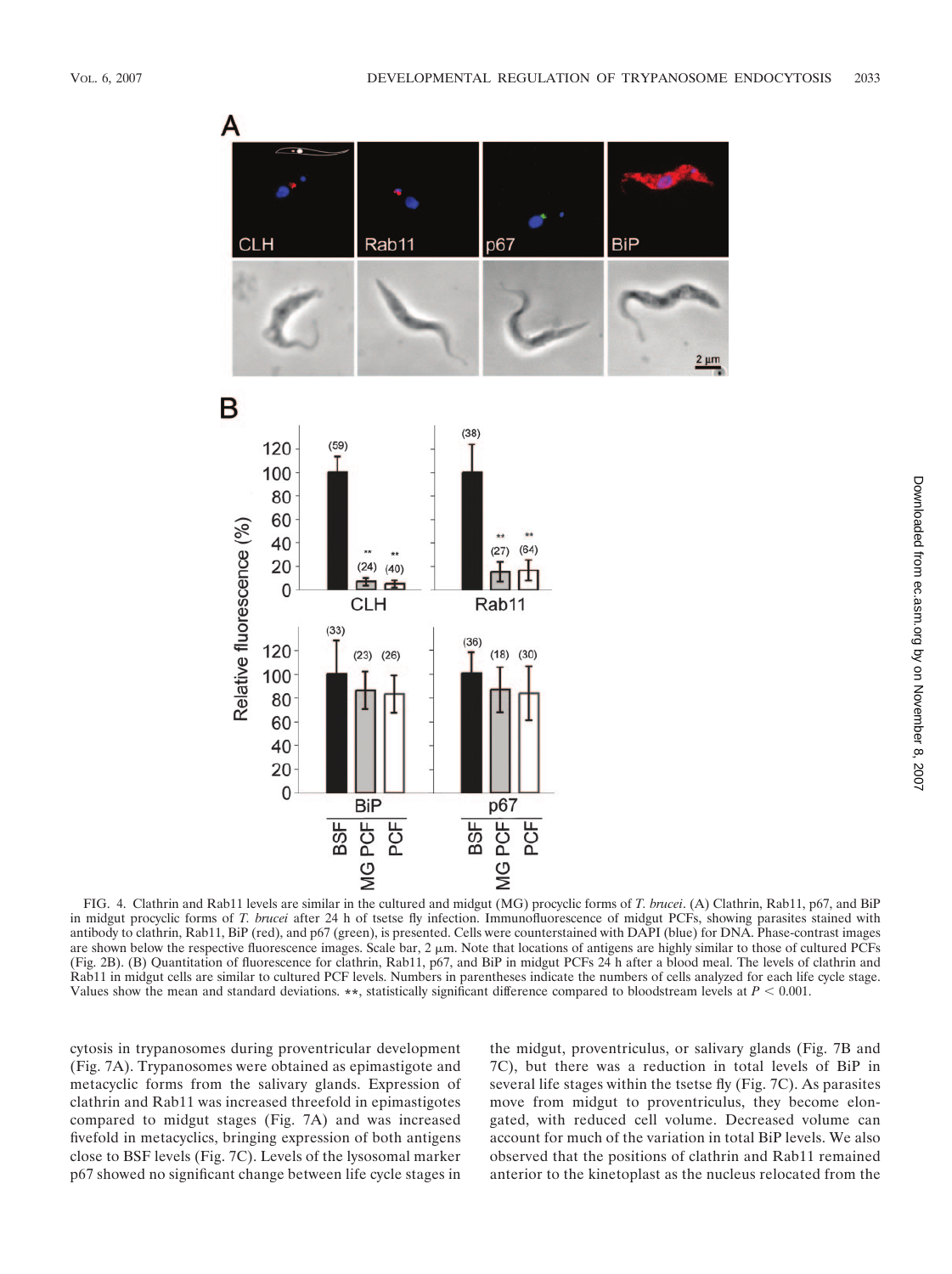

Time post initiation of differentiation/hours

FIG. 5. Kinetics of clathrin and Rab11 down-regulation during in vitro differentiation of *T. brucei*. Trypanosomes, containing >80% stumpy forms (see Materials and Methods), were placed under in vitro differentiation conditions. (A) Protein lysates stained with Coomassie blue; VSG (molecular weight,  $\sim 62,000$ ) is indicated. (B) Cell density during differentiation. (C) Levels of clathrin and Rab11 diminish whereas CAP5.5 levels increase during differentiation of BSF to PCF forms in culture as detected by Western blotting. Note that the regions of panels B and C between 14 and 48 h are shaded to indicate a change in the time base.

anterior region of the cell to the posterior region and back again during differentiation (Fig. 7A and B).

## **DISCUSSION**

Endocytosis and recycling are developmentally regulated in trypanosomes, but the role that the processes play in parasite survival remains ill defined (12). High endocytic activity correlates with VSG expression and rapid internalization of surface-bound antibodies (5, 7, 30). Studies have been restricted to cultured BSF and PCF cells and ignored the quiescent stages, i.e., stumpy BSFs and metacyclics, and those life stages present within the tsetse fly. By analysis of tsetse fly-derived material and in vitro differentiation, we have begun to explore these aspects.

Expression of clathrin and Rab11 is rapidly attenuated upon entry of the BSF trypanosome into the fly and is complete after 24 h. Based on the respective turnover rates of these two proteins



FIG. 6. Differential turnover of clathrin and Rab11. (A) Half-life of clathrin. Clathrin levels were determined in BSF and PCF cells by radioimmunoprecipitation following a 1-h pulse with 35S-Met. Raw data at top and the lower graph show data from two replicate experiments together with standard errors. (B) Half-life of Rab11 in BSF trypanosomes. BSF parasites were treated with 100  $\mu$ g/ml cycloheximide, and residual levels of Rab11 were determined by Western blotting, using BiP as a loading control. Note that BiP is known to be highly stable (2). The graph shows the mean results of two determinations with standard errors; the inset shows a representative blot.

and the expression profile during in vitro differentiation, it is likely that down-regulation of both Rab11 and clathrin occurs early in differentiation. As protein is lost during the early and nonreplicating periods of differentiation, this must be active turnover and not simply a result of dilution. Expression of endocytic and recycling markers remains low throughout the greater part of the period in the tsetse fly, indicating that high endocytic activity is not required either for defense against insect immune factors or for remodeling of surface coat molecules (46). Reactivation of clathrin and Rab11 is observed in salivary gland stages, particularly metacyclics, and is coincident with reactivation of VSG, but this does not include p67, the lysosomal marker, which is expressed at a constant level (Fig. 8). The relative positions of the early and recycling endosomes with respect to the kinetoplast remain remarkably constant such that these compartments are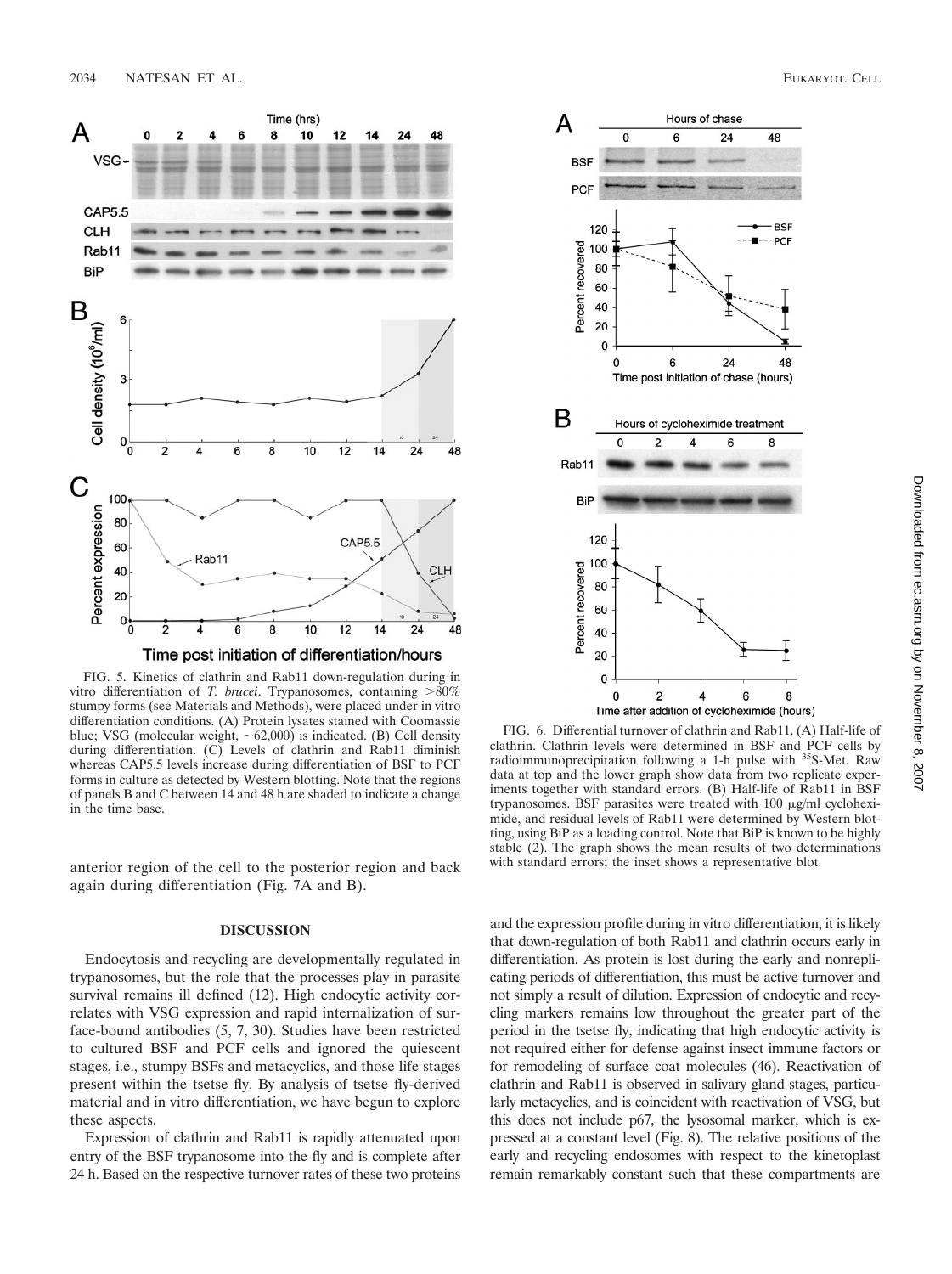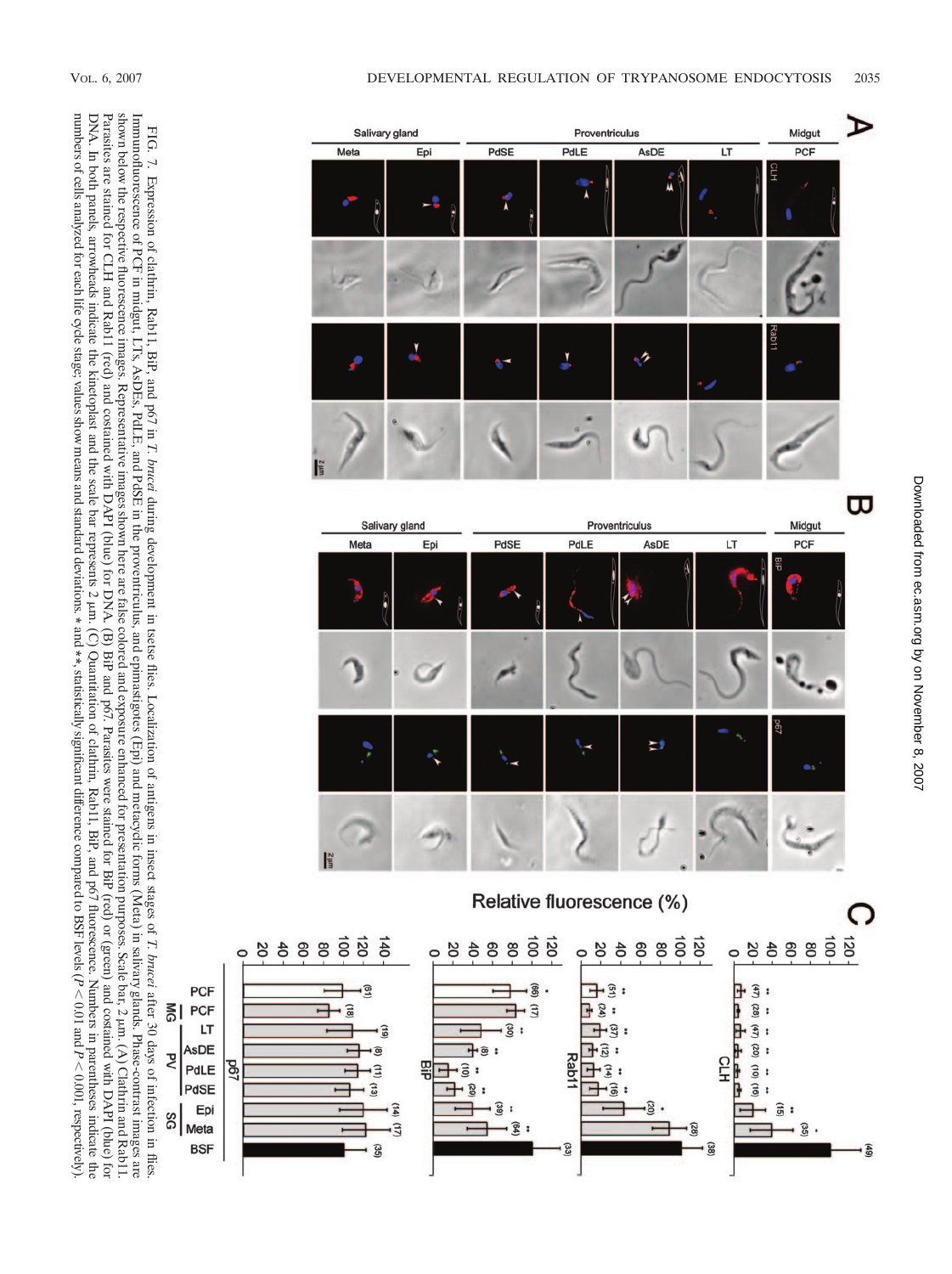

FIG. 8. Activity of endocytic and recycling systems through the trypanosome life cycle. Endocytic and recycling activity is high in BSF stages; this activity is retained following differentiation to the nonproliferative stumpy form. Both systems are rapidly down-regulated following differentiation to the insect form within 24 h. Both recycling and endocytosis remain at low levels throughout development in the tsetse fly except for the latter stages. In the metacyclic form, expression of Rab11 and clathrin increases, probably as a component of preadaptation to the mammalian host. By contrast, levels of p67, a lysosomal marker, are similar through the entire life cycle. Levels of BiP, an endoplasmic reticulum marker, are higher in the mammalian bloodstream forms and slightly reduced in the insect stages; the lower level of BiP, particularly in the proventricular forms, is due to the smaller size of the parasites. The model assumes that recycling activity is proportional to expression levels of Rab11 and that endocytosis is similarly proportional to clathrin protein levels, an assumption that is supported by published work (29, 32, 33). Shading is used to indicate separate life cycles, with the transition of BSF to PCF arbitrarily considered to be the start or end of a cycle. Clathrin is shown in blue, Rab11 in yellow, p67 in green, and BiP in red. Epi, epimastigote; Meta, metacyclic form.

almost always located anterior to the kinetoplast and close to the flagellar pocket. We also found no change in the uptake of ConA and transferrin or expression of clathrin and Rab11 between stumpy and long slender BSFs, suggesting that the stumpy form retains an elevated level of endocytosis characteristic of rapidly dividing BSF cells. All of these data point to a high rate of endocytosis being a factor that is required for survival within the mammalian host.

Differentiation from BSF to PCF trypanosomes is characterized by removal of the VSG surface coat and the acquisition of procyclin (40). Rapid shedding of VSG occurs mainly by endoproteolysis, mediated by zinc metalloprotease (MSP-B) activity and supported by glycosylphosphatidylinositol-specific phospholipase C-mediated glycosylphosphatidylinositol hydrolysis (16). A relatively low rate of loss of clathrin expression during the early phase of the differentiation process may facilitate efficient continued endocytosis and recycling of VSG and delivery to these hydrolases to complete surface remodeling. For established insect stages, down-regulation of endocytosis suggests a survival advantage, although the pathway is not fully shut down as procyclics endocytose low-density lipoprotein, fluid-phase markers, and cell surface proteins (18, 33). This modulation is not due to a requirement to avoid endocytosis of human serum lytic factors (34), as mutant PCFs with BSF levels of endocytosis are not sensitive to lysis by human serum (S.K.A.N. and M.C.F., unpublished data). Down-regulation may simply conserve energy, as the contribution of endocytosis to ATP consumption is considerable, and the movement away from the mammalian host likely removes the constraint requiring highly active endocytosis, although avoidance of uptake of fly-derived trypanocidal factors cannot be eliminated as a possibility.

Metacyclic trypanosomes are nonproliferative and resistant to human serum trypanosome lytic factor (9) and express VSG from a restricted set of metacyclic-specific VSG genes (6, 45). Reactivation of high-level expression of clathrin and Rab11

indicates increased endocytic activity, and this observation is supported by earlier ultrastructural studies of metacyclics (43). Among models to explain why reactivation of endocytosis accompanies reacquisition of mammalian infectivity we envisage three possibilities: that endocytosis represents a component of the immune evasion system, that there is a requirement for high rates of endocytosis and recycling due to the VSG coat, and that there is a nutritional requirement. In endemic areas many of the available hosts may have been previously infected with *T. brucei* and harbor an antibody response to metacyclic and early expressed VSGs, suggesting a need for avoiding antibody recognition immediately on entering a mammalian host. Association of endocytosis with removal of immunoglobulin from the parasite surface is clearly supportive of such a role (6, 32). The second hypothesis, that VSG expression necessitates rapid endocytosis and recycling, is supported both by the demonstration that interfering with VSG expression compromises the ability of parasites to progress through the cell cycle (42) and by the presence of VSG myristate proofreading activity at the cell surface (11), suggesting a VSG monitoring process. We consider the nutrition hypothesis to be the least likely due to the results showing similar growth rates for BSF and PCF in vitro and to direct evidence that endocytosis in the PCF is not growth rate limiting  $(33)$ .

In summary, we demonstrate a strong correlation of expression levels of clathrin and Rab11 with expression of VSG and mammalian infectivity, which indicates that remodeling of the endocytic system is a component of the program of BSF-to-PCF differentiation and also of metacyclogenesis in tsetse flies. These data clearly imply that the endocytic and recycling pathways are necessary for survival in the mammalian host.

### **ACKNOWLEDGMENTS**

This work was supported by the Wellcome Trust.